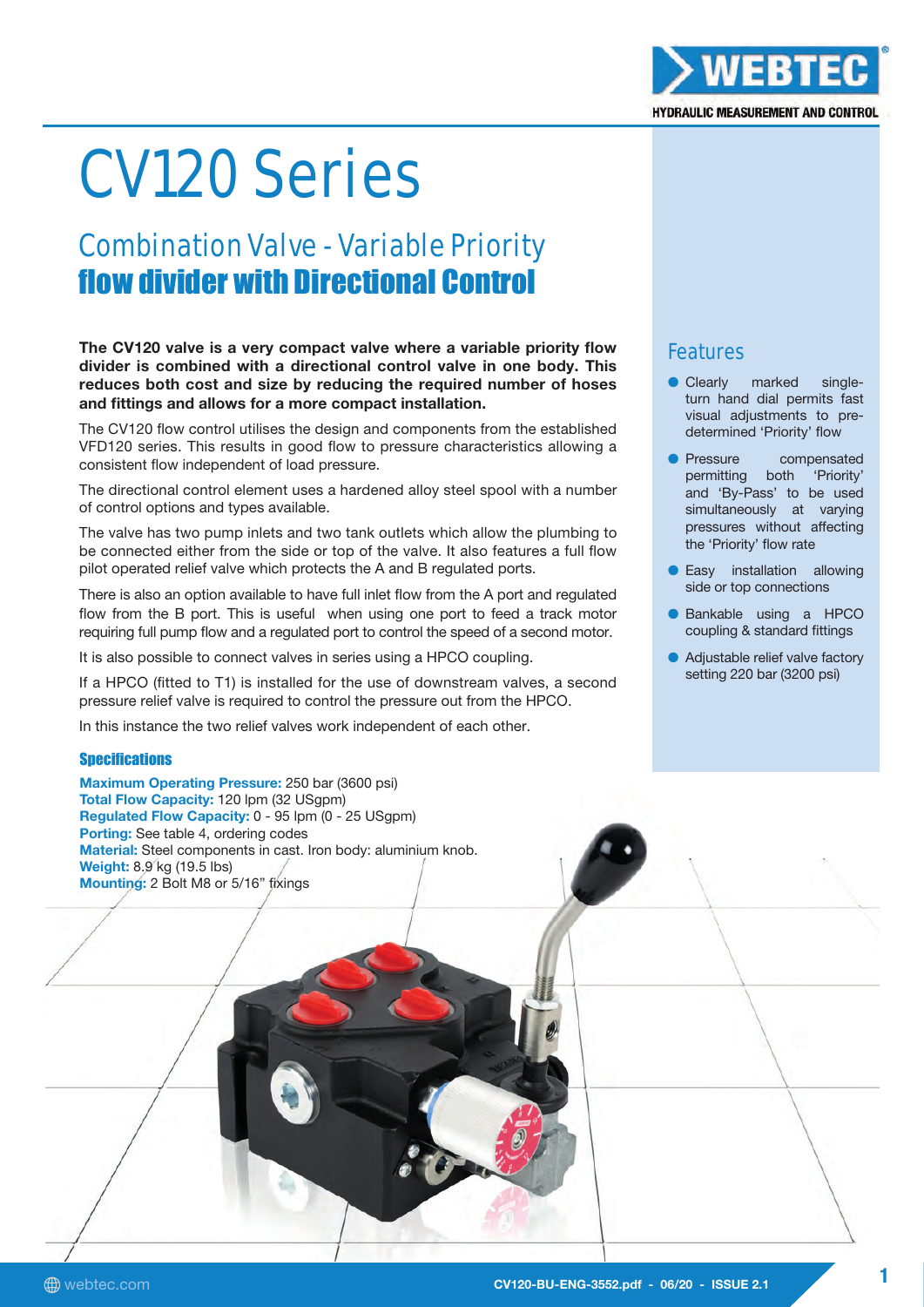



#### Table 1 (AA): Format

| Code | <b>Feature</b>             |  |
|------|----------------------------|--|
| SV.  | <b>Single Relief Valve</b> |  |

#### Table 3 (CCC(C): Regulated Flow Capacity

|      | <b>Code Regulated flow on A&amp;B</b> | Regulated flow on B. Full flow on A |
|------|---------------------------------------|-------------------------------------|
| 160  | $0 - 60$ lpm (16 US gpm)              | N/A                                 |
| 250  | 0 - 95 lpm (25 US gpm)                | N/A                                 |
| 160B | N/A                                   | $0 - 60$ lpm (16 US gpm)            |
| 250B | N/A                                   | 0 - 95 lpm (25 US gpm)              |

4

3

#### Table 2 (BB): Spool Type

| <b>Spool Type</b> |                    |  |
|-------------------|--------------------|--|
|                   | DA - Double Acting |  |
|                   | MR - Motor Spool   |  |

#### Table 4 (D): Porting \*

| Code | <b>Port thread size</b>   |  |
|------|---------------------------|--|
|      | $3/4"$ BSPP               |  |
| G    | 1-1/16" -12UN #12 SAF ORB |  |

\* Other threads are available for special order

## Spool Control **Table 6 (F):** Lever orientation

| Code | <b>Orientation</b>                              |  |
|------|-------------------------------------------------|--|
| B    | Down - Facing away from service ports           |  |
| Е    | Up - Same direction as service ports (as shown) |  |

#### The following options are available:

 $\left|\bigcup_{n=1}^{n} \right|$  Detent. 3 position

Table 5 (E): Spool control options

 $\left|\prod_{i=1}^{n} \right|$  Spring centred. 3 position

HPCO-C-J HPCO Coupling 3/4"BSPP HPCO-A-J HPCO Adaptor 3/4"BSPP HPCO-C-G HPCO Coupling 1-1/16" UN #12SAE HPCO-A-G HPCO Adaptor 1-1/16" UN #12SAE

RV120-PO

JX

-X1

2nd Relief valve - Factory set to 207 bar (3000 psi) This is required only if an HPCO is fitted.



#### Dual RV Format

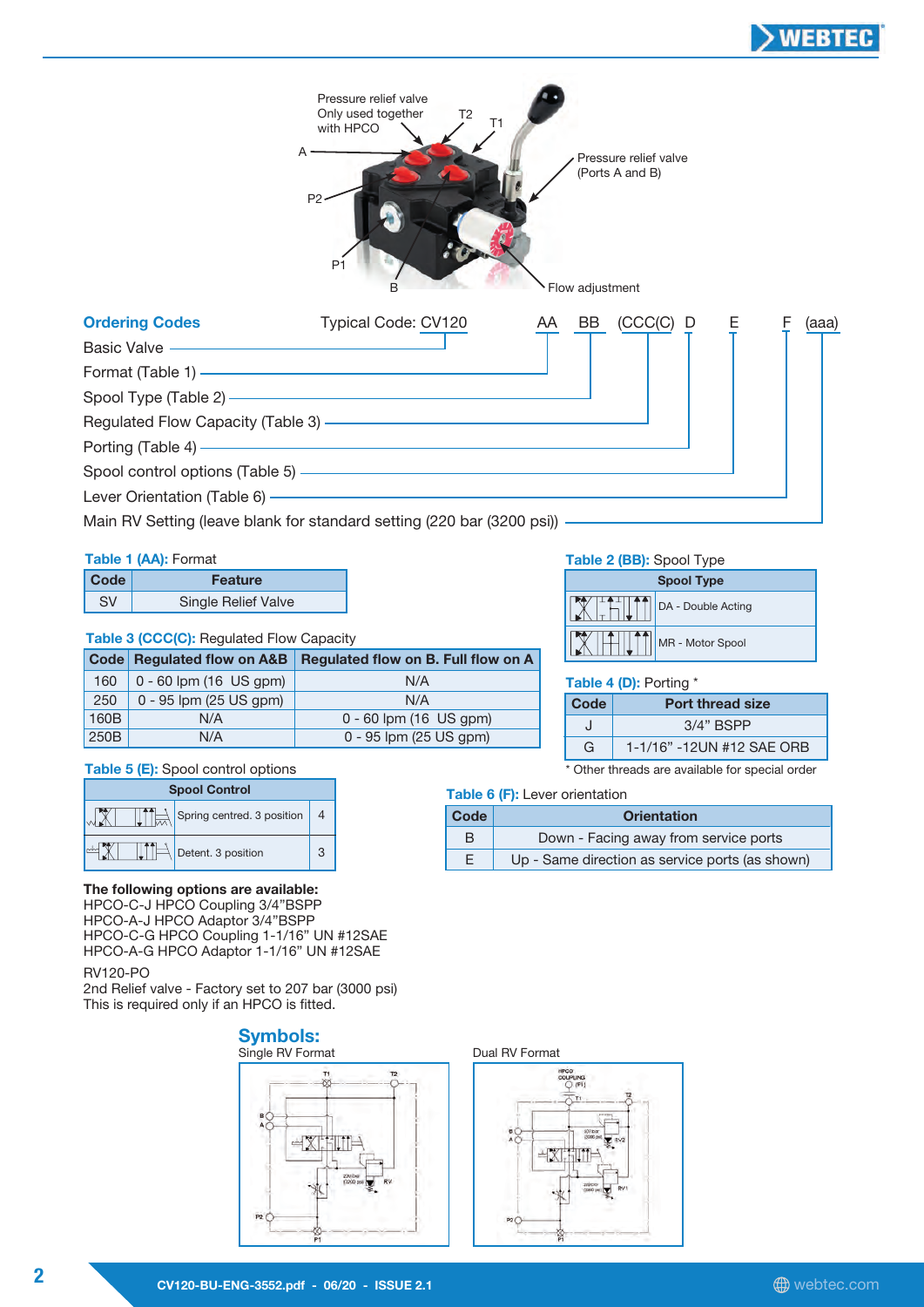